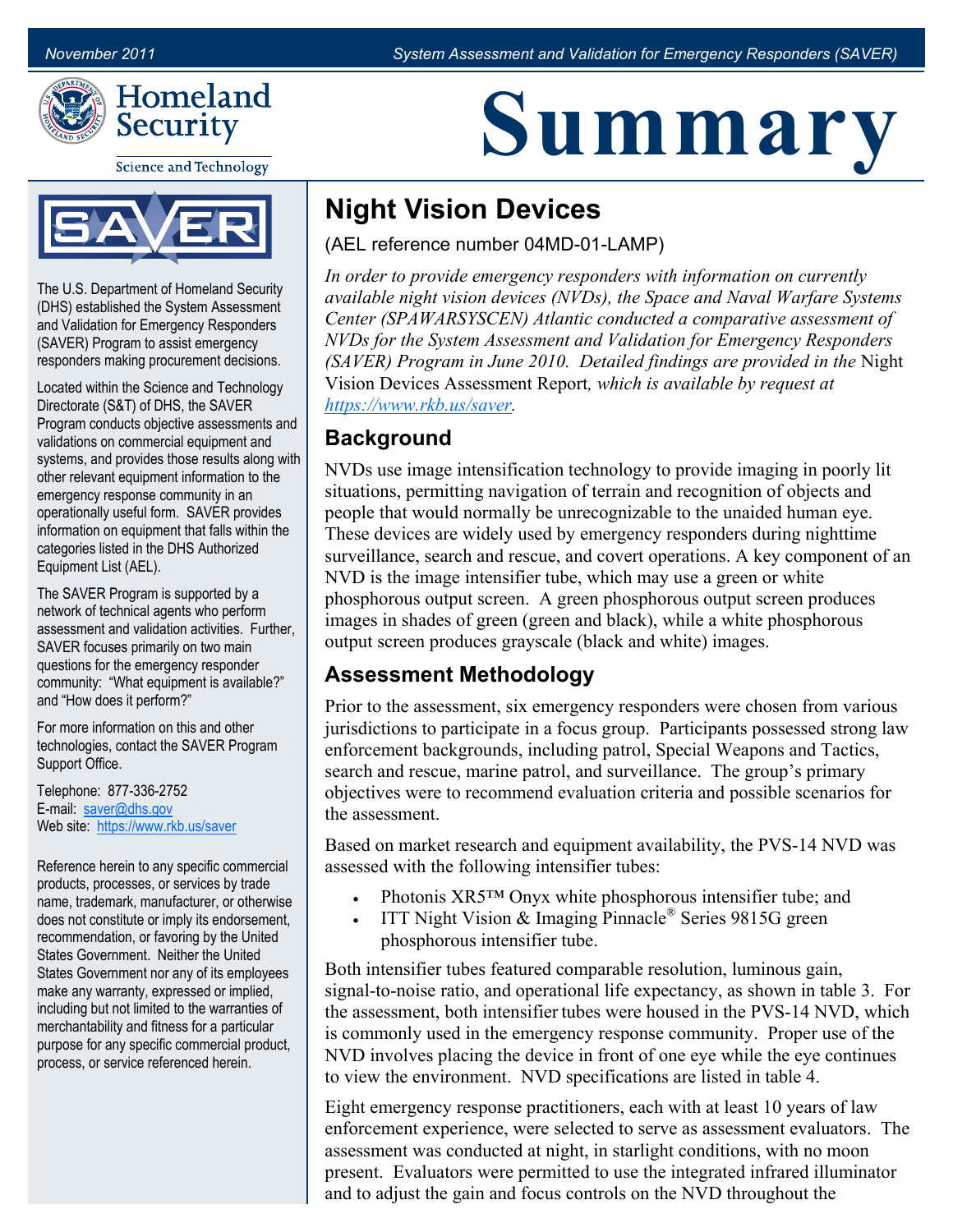assessment to ensure they were viewing an optimal image at all times.

During the assessment, evaluators participated in four assessment scenarios—tactical, surveillance, patrol, and search and rescue—using NVDs equipped with white and green phosphorous intensifier tubes. The surveillance and search and rescue scenarios each had two segments; surveillance operations were conducted in urban and rural settings, while search and rescue operations were conducted in land-based and marine-based environments. In each scenario, people were strategically placed in areas to simulate suspects. These individuals dressed in different colors and carried different objects. Evaluators were required to locate suspects, describe physical characteristics (e.g., gender, height, etc.), and identify the objects that were carried.

#### **Assessment Results**

The SAVER Program typically assesses products based on five established SAVER categories; however, the focus group for this project identified, grouped, and prioritized criteria in three subcategories within the usability category: image clarity, eye fatigue, and perception; these subcategories are defined as follows:

- Image Clarity This category groups criteria relating to the quality of the responders' experience with obtaining a clear, usable image of objects within the field of view;
- $\bullet$  Eye Fatigue This category groups criteria relating to the responders' level of comfort with continued operation of the NVD, often limited by eyestrain and weariness; and
- Perception This category groups criteria relating to the responders' satisfaction with the dimensional aspects and realness of the image, resulting in a viewing experience that is familiar to the end user.

#### **SAVER Category Definitions**

**Affordability:** This category groups criteria related to life-cycle costs of a piece of equipment or system.

**Capability:** This category groups criteria related to the power, capacity, or features available for a piece of equipment or system to perform or assist the responder in performing one or more relevant tasks.

**Deployability:** This category groups criteria related to the movement, installation, or implementation of a piece of equipment or system by responders at the site of its intended use.

**Maintainability:** This category groups criteria related to the maintenance and restoration of a piece of equipment or system to operational conditions by responders.

**Usability:** This category groups criteria related to the quality of the responders' experience with the operational employment of a piece of equipment or system. This includes the relative ease of use, efficiency, and overall satisfaction of the responders with the equipment or system.

The focus group then assigned a weight for each criterion's level of importance. Once the criteria were weighted, the three usability subcategories were assigned a percentage value to represent each subcategory's importance relative to the other subcategories.

Table 1 displays the composite scores as well as the usability subcategory scores for each product. Higher scores indicate a higher rating by evaluators. To view how each intensifier tube scored against each of the evaluation criteria assigned to the usability subcategories, see table 2.

The following paragraphs provide a brief summary of evaluator comments and feedback on each intensifier tube used during the assessment. The complete assessment report includes a breakdown of evaluator comments by usability subcategory.

| <b>Product</b>                                    | <b>Composite</b><br><b>Score</b> | <b>Image Clarity</b><br>(75% Weighting) | <b>Eye Fatigue</b><br>(15% Weighting) | <b>Perception</b><br>(10% Weighting) |
|---------------------------------------------------|----------------------------------|-----------------------------------------|---------------------------------------|--------------------------------------|
| Photonis XR5™ Onyx                                | 82                               | 82                                      | 80                                    | 80                                   |
| ITT Night Vision & Imaging Pinnacle® Series 9815G | 78                               | 78                                      | 78                                    | 74                                   |

#### **Table 1. Assessment Results<sup>1</sup>**

Note:

Scores contained in the assessment report may be displayed differently. For the purposes of the SAVER Summary, all SAVER category scores are normalized using a 100-point scale and rounded to the nearest whole number.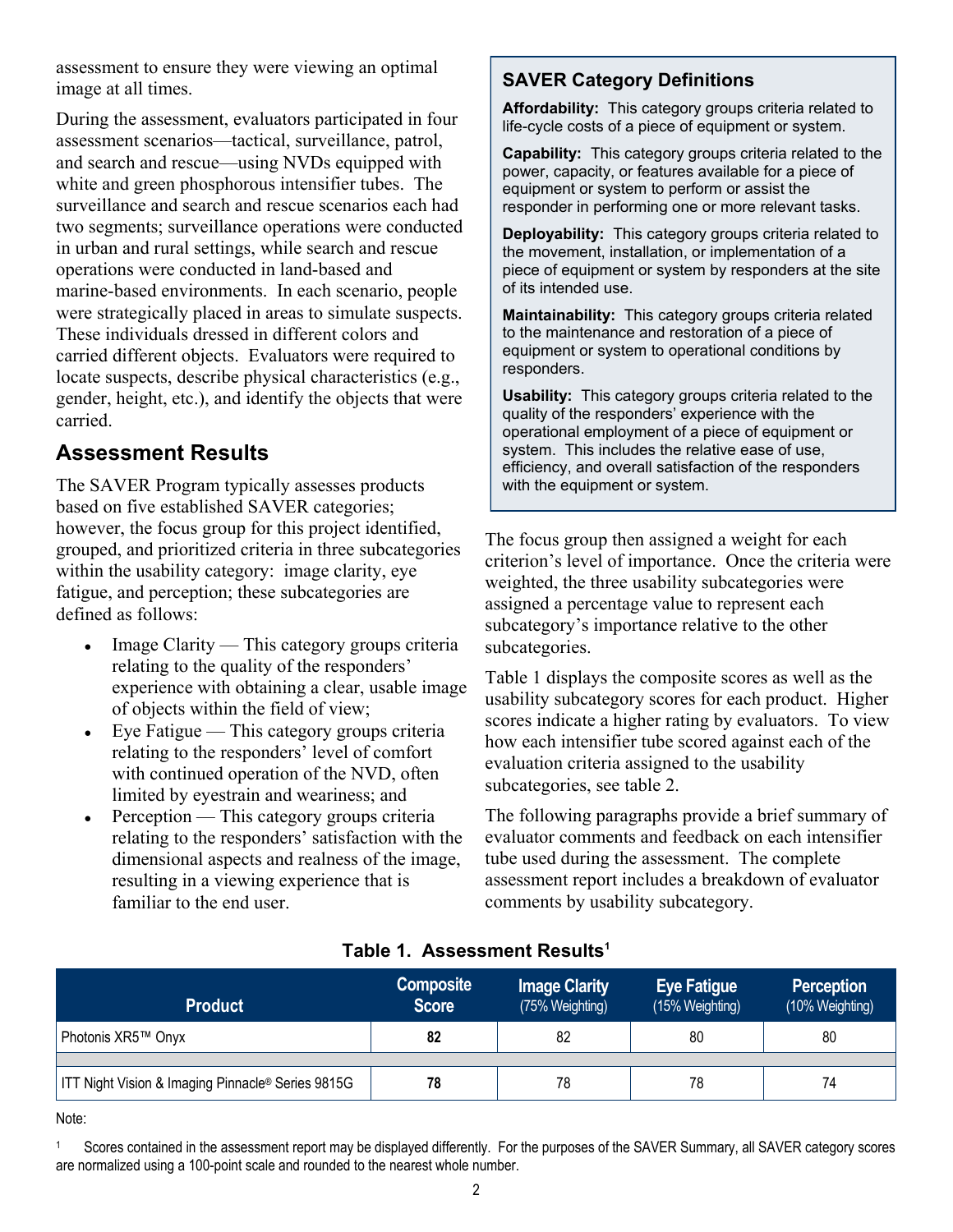#### *Photonis XR5 Onyx White Phosphorous Intensifier Tube*

The PVS-14 NVD equipped with the Photonis XR5 Onyx white phosphorous intensifier tube costs \$3,095. Evaluators agreed that the PVS-14 NVD equipped with the Photonis XR5 Onyx white phosphorous intensifier tube meets the needs for emergency response operations, particularly in marine environments and in the presence of ambient light similar to urban environments. The white phosphorous intensifier tube created a clear image of the scenery, resulting in good recognition, sharpness, contrast, and brightness capabilities, especially during operations conducted on the water; it was also noted that objects in and around the water were easy to recognize, clear, and sharp when increased amounts of ambient and reflective light were present. The sharp image produced helped in the identification of objects and people. The color of the image did not impact the contrast or brightness of the image and had very little impact on depth perception. Images appeared natural and realistic. Evaluators found that the color of the image had very little impact on washout, which was minimal throughout the assessment. Evaluators also indicated that the amount of time required for eye recovery was minimal, particularly in the marine environment.

|               | <b>Pros</b>                           |  | Provides a natural and realistic<br>image<br>Provides clear images in<br>conditions with moderate amounts<br>of ambient lighting present |
|---------------|---------------------------------------|--|------------------------------------------------------------------------------------------------------------------------------------------|
|               |                                       |  |                                                                                                                                          |
|               |                                       |  | Limited in extreme low-light<br>conditions                                                                                               |
|               | Cons                                  |  |                                                                                                                                          |
| Photonis XR5™ | <b>Composite Assessment Score: 82</b> |  |                                                                                                                                          |

#### *ITT Night Vision & Imaging Pinnacle Series 9815G Green Phosphorous Intensifier Tube*

The PVS-14 NVD equipped with the ITT Night Vision & Imaging Pinnacle Series 9815G green phosphorous intensifier tube costs \$3,595. Evaluators agreed that the PVS-14 NVD equipped with the ITT Night Vision & Imaging Pinnacle Series 9815G green phosphorous intensifier tube produced clear images and that objects and people were recognizable,

|                                                                               | Pros                                  | Provides clear images in areas<br>with very low levels of ambient<br>light and over long distance<br>ranges |  |  |
|-------------------------------------------------------------------------------|---------------------------------------|-------------------------------------------------------------------------------------------------------------|--|--|
|                                                                               |                                       |                                                                                                             |  |  |
|                                                                               | Cons                                  | The intensity of surrounding lights<br>may impair the clarity of the<br>image                               |  |  |
| <b>ITT Night Vision</b><br>& Imaging<br>Pinnacle <sup>®</sup> Series<br>9815G | <b>Composite Assessment Score: 78</b> |                                                                                                             |  |  |

particularly in rural environments with very little ambient light. Some evaluators rated the dynamic range (i.e., the difference of shades in the image) of the green phosphorous intensifier tube favorably, noting that it seemed to produce a broad range of shades. Other evaluators indicated that the dynamic range displayed by both green and white phosphorous intensifier tubes were very similar and that the color of the image seemed to have little, if any, impact on the dynamic ranges produced by either tube. The effects of washout were minimal throughout the assessment. The amount of eye fatigue experienced increased with the amount of time the device was used; some evaluators felt that eye recovery occurred quickly, while others disagreed. Evaluators felt that the naturalness of the image met their expectations.

### **Conclusion**

Evaluators indicated that both the white and green phosphorous intensifier tubes produced images during the assessment scenarios that would assist them with conducting tactical, surveillance, patrol, and search and rescue operations. An analysis of evaluator comments and scores revealed the following common observations concerning the assessed intensifier tubes:

- Both tubes produced images that provided evaluators with a clear outline, detailing the physical characteristics of the people and objects in view, thereby improving recognition capabilities in low-light conditions.
- In areas of almost complete darkness, such as a basement, evaluators agreed that an infrared illuminator was required for both tubes to obtain a viewable image.
- Some evaluators noted that use of an NVD equipped with either a white or green phosphorous tube within an enclosed space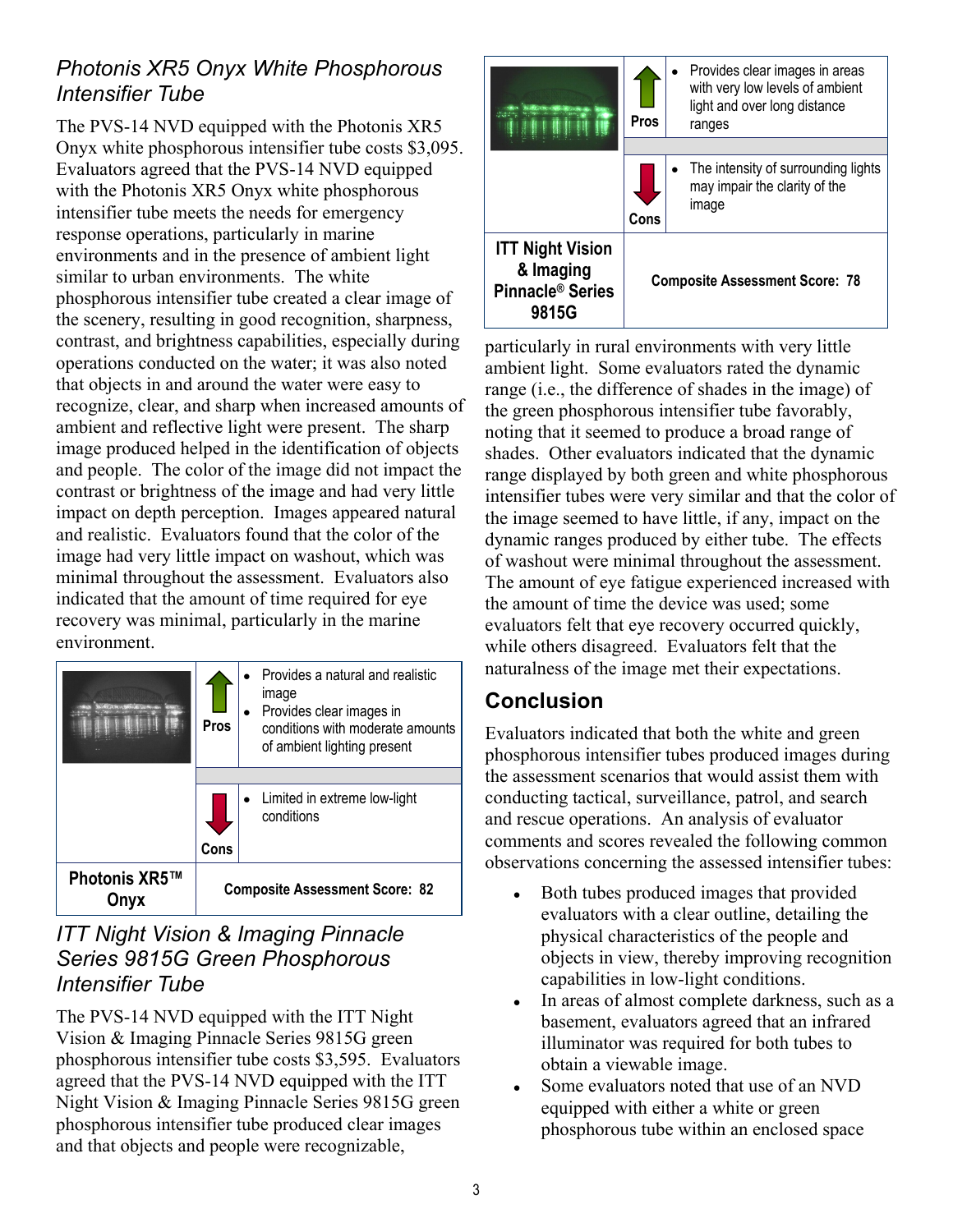required them to refocus and make additional adjustments to achieve an acceptable image.

- Both white and green phosphorous tubes received similar image clarity ratings in all scenarios except for search and rescue operations. The image produced by the white phosphorous tube was better than that of the green phosphorous tube when an increased amount of ambient lighting was present, particularly in the marine environment with increased amounts of reflective and ambient light.
- The color of the images seemed to have little, if any, impact on the dynamic range of the images produced by either tube.
- Evaluators agreed that objects appeared closer with the use of either NVD, and some emphasized that depth perception improves with long-term use, regardless of image color.
- Evaluators expressed a preference for the image produced by the white phosphorous tube in a marine environment; however, the green phosphorous tube produced better images during long-range detection/surveillance and in poorly lit environments.
- Some evaluators recommended using multiple NVDs equipped with both white and green phosphorous intensifier tubes, as lighting conditions may vary depending on the operation.

All reports in this series, as well as reports on other technologies, are available in the SAVER section of the Responder Knowledge Base Web site at [https://www.rkb.us/saver.](https://www.rkb.us/saver) 

| <b>KEY</b><br>Most              |   | Scenario 1:<br><b>Tactical</b><br><b>Operations</b> |                | Scenario 2:<br>Surveillance | <b>Operations</b> |                |                | Scenario 3:<br>Patrol<br><b>Operations</b> |              | <b>Search and Rescue</b> | Scenario 4:<br>Operations |               |
|---------------------------------|---|-----------------------------------------------------|----------------|-----------------------------|-------------------|----------------|----------------|--------------------------------------------|--------------|--------------------------|---------------------------|---------------|
| Least<br>Favorable<br>Favorable |   |                                                     |                | Urban Hospital              | <b>Rural Road</b> |                |                |                                            |              | Land                     |                           | <b>Marine</b> |
|                                 | W | G                                                   | W              | G                           | W                 | G              | W              | G                                          | W            | G                        | W                         | G             |
| <b>Image Clarity</b>            |   |                                                     |                |                             |                   |                |                |                                            |              |                          |                           |               |
| Recognition                     |   | Æ                                                   |                |                             |                   | $\blacksquare$ | $\blacksquare$ |                                            |              |                          |                           | $\epsilon$    |
| Sharpness                       |   | △                                                   | ◁              | $\blacksquare$              | △                 | $\sigma$       | △              | △                                          | △            | △                        |                           | △             |
| Contrast                        | ш | €                                                   | 9              | ₫                           | 4                 | ₫              | $\blacksquare$ | Æ                                          | ٠            | ۹                        |                           | ◁             |
| <b>Brightness</b>               | ◁ | △                                                   | ◁              | △                           | а                 | △              | ⊿              | △                                          | ◘            | ◁                        |                           | △             |
| Washout                         | ■ | $\blacksquare$                                      | $\blacksquare$ | 9                           | $\epsilon$        | △              | ◁              | ⊆                                          | $\mathbf{C}$ | 61                       | Ø                         | ◁             |
| Dynamic Range                   | ſ | O                                                   | 1              | $\blacksquare$              | 1                 | O              |                | △                                          | ⊆            | △                        | △                         | Δ             |
| <b>Eye Fatigue</b>              |   |                                                     |                |                             |                   |                |                |                                            |              |                          |                           |               |
| <b>Eye Recovery</b>             |   |                                                     |                |                             |                   | 9              |                |                                            |              |                          |                           |               |
| Tiredness                       | Œ | $\blacksquare$                                      | ◘              | $\blacksquare$              | $\epsilon$        | ◘              | $\blacksquare$ | ◢                                          | ◆            | ఆ                        | △                         | △             |
| Perception                      |   |                                                     |                |                             |                   |                |                |                                            |              |                          |                           |               |
| <b>Naturalness</b>              |   | $\overline{ }$                                      |                |                             |                   |                |                |                                            |              |                          |                           |               |
| <b>Depth Perception</b>         | 9 | C                                                   |                |                             |                   |                |                |                                            |              |                          |                           | J             |

#### **Table 2. Night Vision Device Ratings Chart<sup>1</sup>**

#### Notes:

- <sup>1</sup> Averaged criteria ratings for each product that was assessed are graphically represented by colored and shaded circles. Highest ratings are represented by full green circles.
- W = Photonis XR5™ Onyx white phosphorous intensifier tube.
- G = ITT Night Vision & Imaging Pinnacle® Series 9815G green phosphorous intensifier tube.